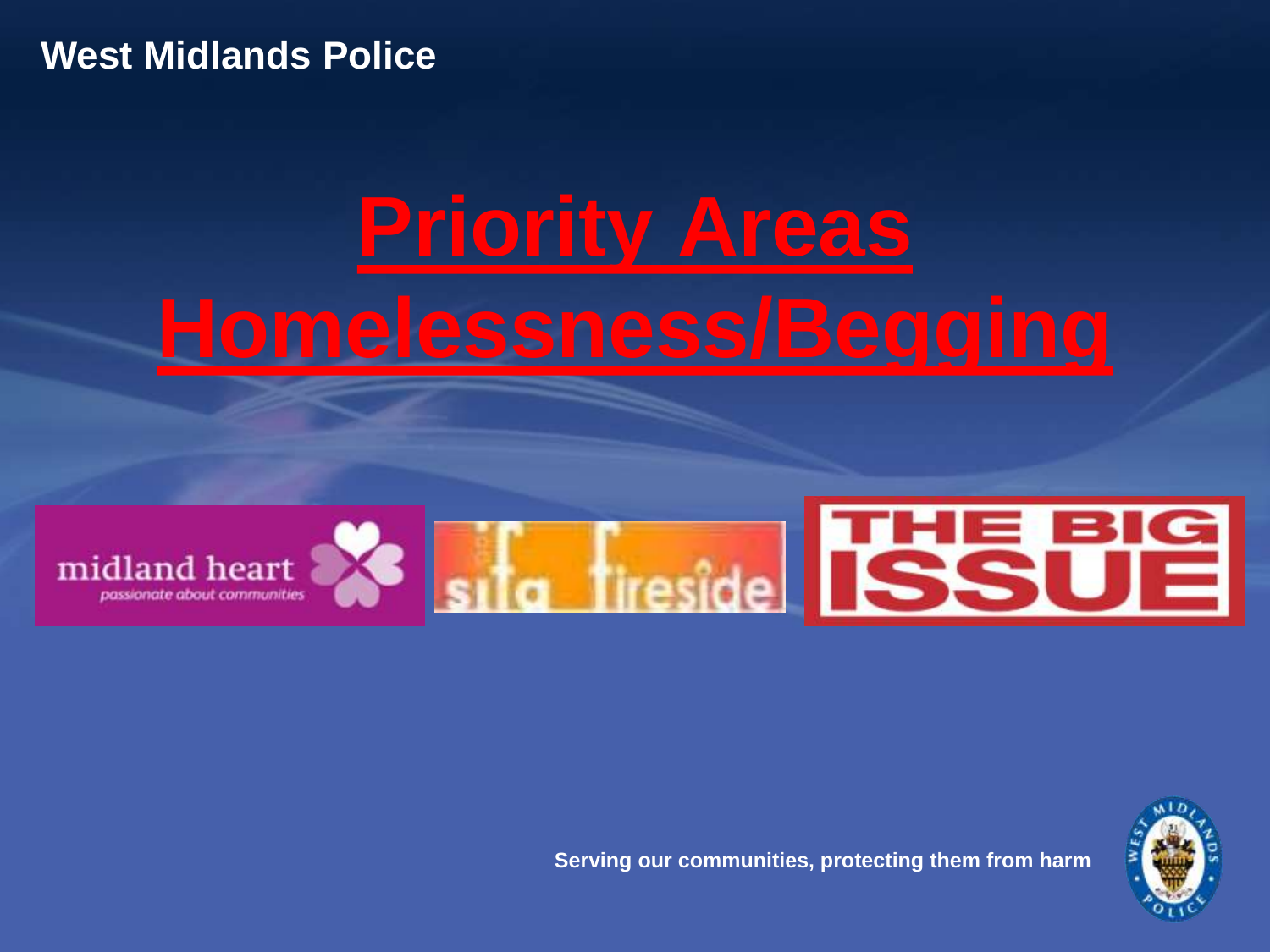#### Introduction/Overview: **Introduction/Overview:**

**Serving our communities,** 



 **The problems of rough sleeping/homelessness & Begging were identified as the top ASB issue for the City Centre Sector.**

**Begging is the main source of complaints from the business community.**

 **Not only are the homeless perceived by businesses and shoppers as problematic; they are themselves highly vulnerable, as evidenced by the murder of two Big Issue sellers, Wayne Busst & Ian Gladwish in the city centre in January 2013.**

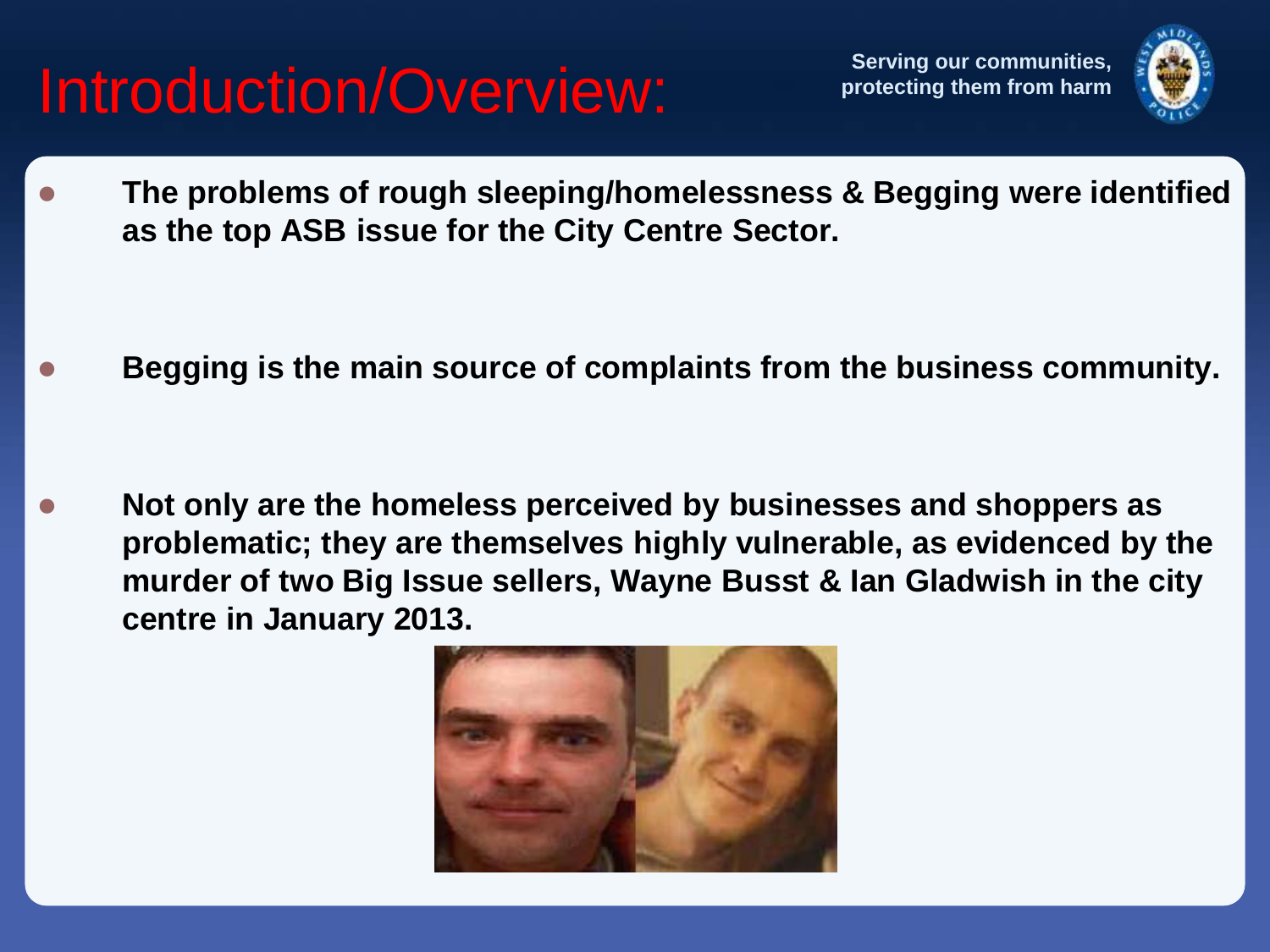#### **Journey Begins:** For the protecting them from harm



- **Since October 2012 the City Centre NHT commenced building strong relationships with several of our key stakeholders. Securing five Anti Social Behaviour Orders against key nominal's.**
- **Each of these organisations were allocated a dedicated Police SPOC.**
- **Morning Engagement Patrols Conducted.**
- **Links being developed between police and stakeholders.**
- **Regularly Attend City Centre Multi Agency Meeting.**
- **Initial feedback from partner organisations very positive.**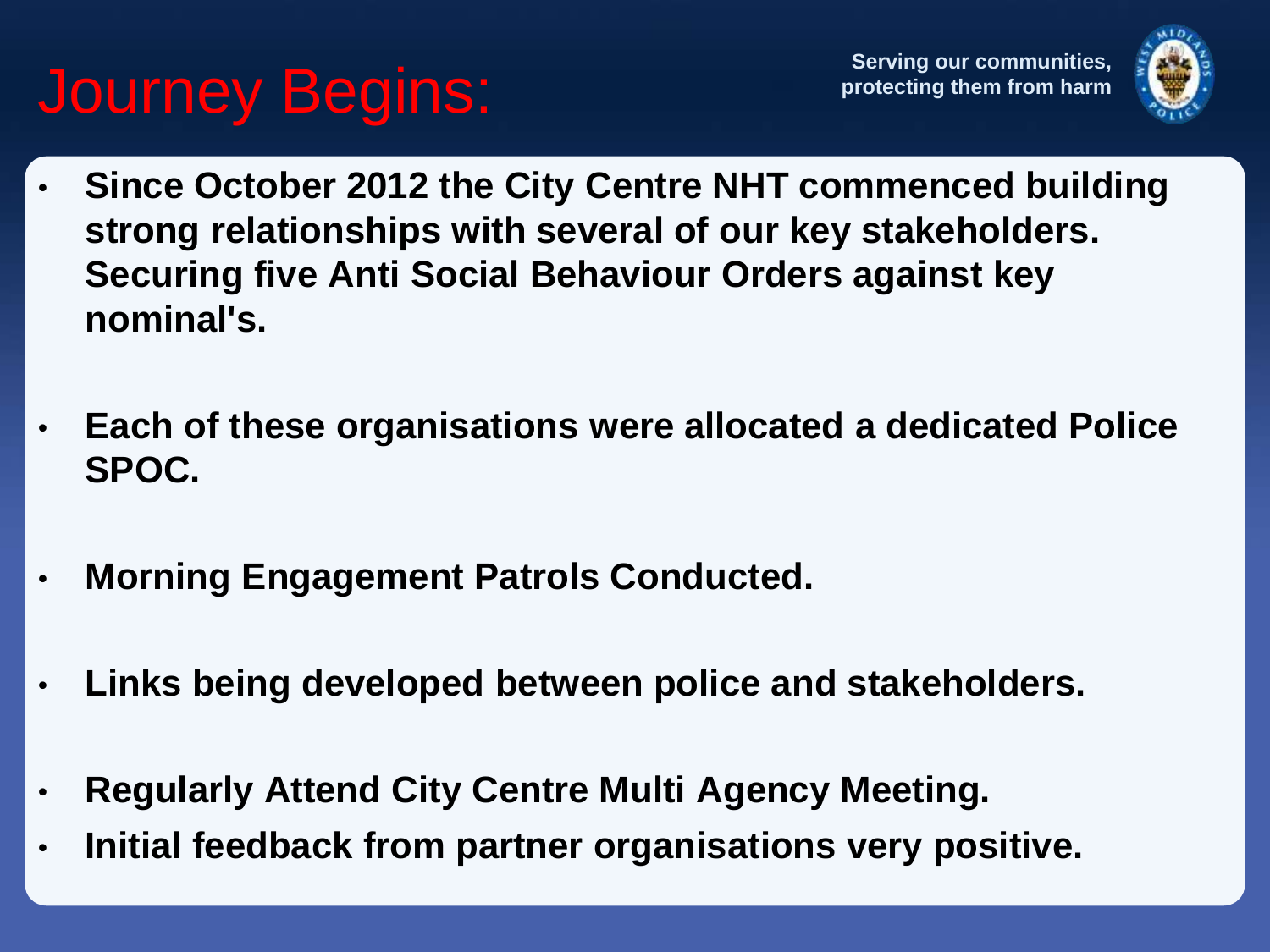### **Understanding Our Problem:**

**Serving our communities,** 



**We have made every effort to understand our problem which is done by the following methods:**

**Begging in Birmingham City Centre is driven by substance misuse/addiction?**

**People who beg in Birmingham City Centre are homeless?**

**The main driver for rough sleeping/homelessness in Birmingham City Centre is due to relationship breakdown?**

**People who rough sleep or are homeless within Birmingham City Centre are not from the West Midlands Area?**

**The street population - this term refers to people who have a 'street lifestyle' such as street drinking or begging. Many people who have a street lifestyle are also rough sleepers but a minority are not.**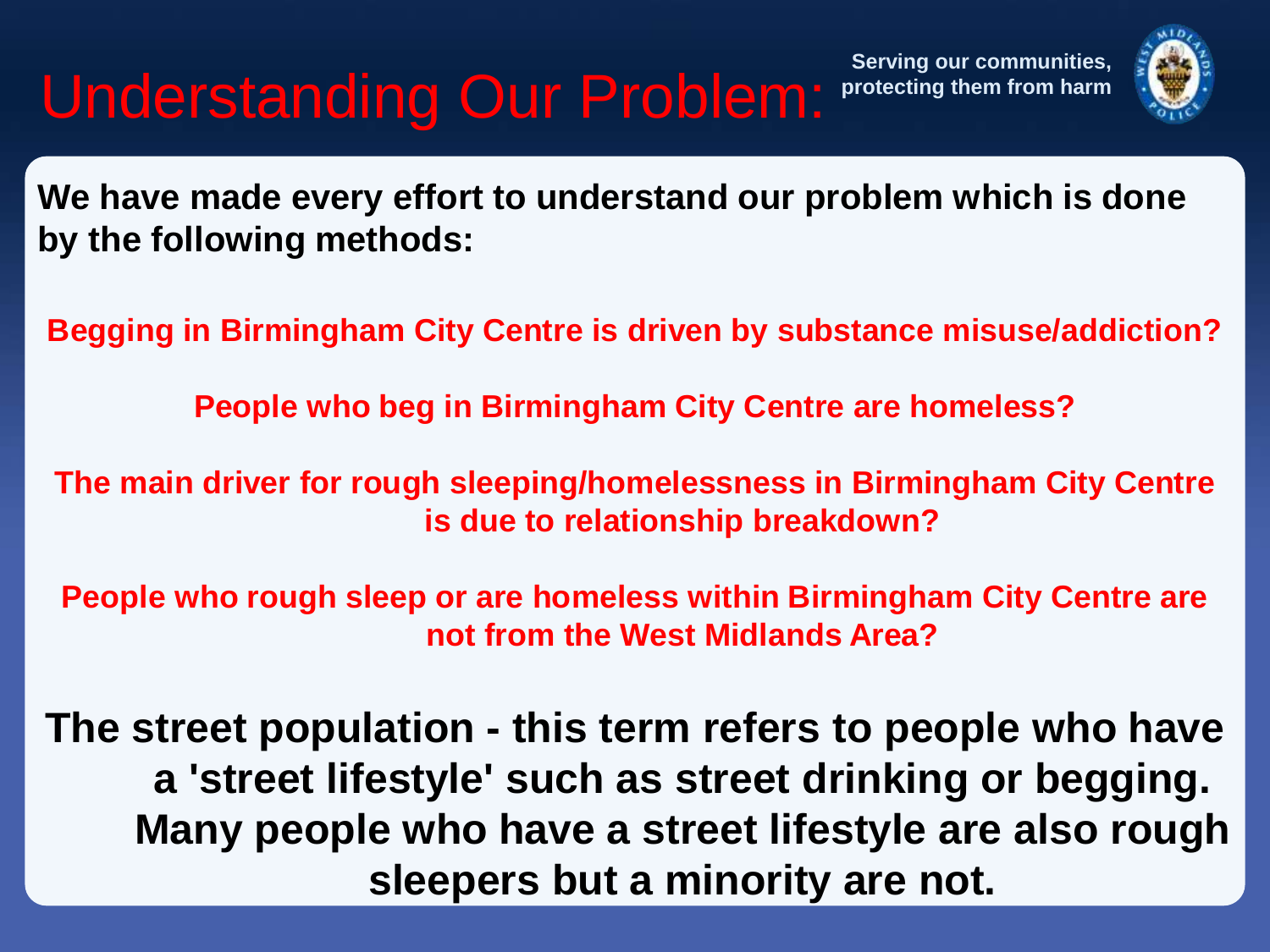**Understanding Our Problem: Protecting them from harm** 





#### **Perception survey**

**A perception survey was created in conjunction with SIFA Fireside and Midland Heart. These organisations were best placed to advise police as to what questions/perceptions to explore. This ran for a period of six weeks.**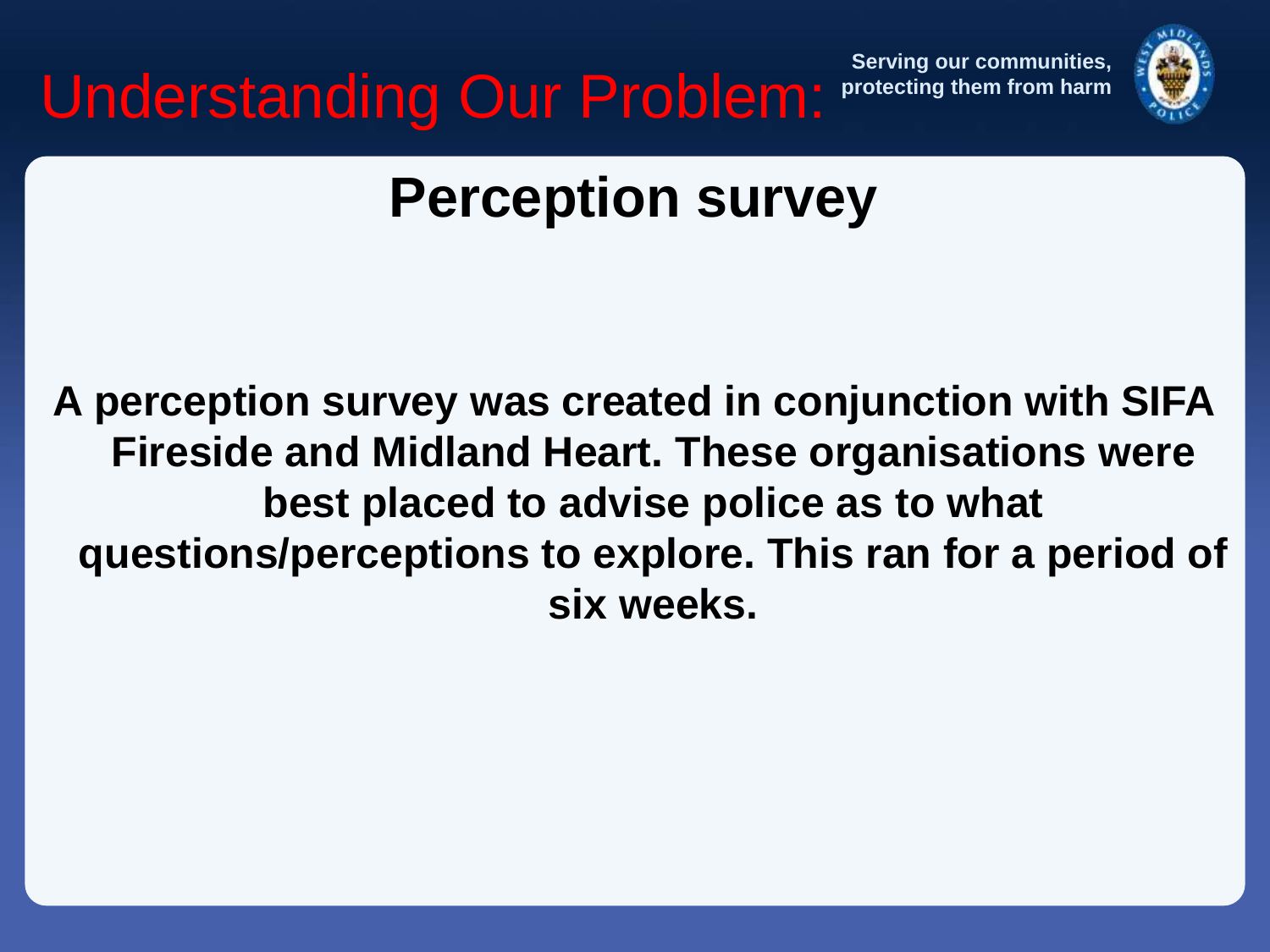#### **Understanding Our Problem:**



**When asked why do you think people beg? A Respondent gave the following reply:**

*"Because they are desperate and need help. However, I think it is best to help charity's that work with homeless people than give to beggars as money may be spent on drink or drugs"*

**When further asked why do you think people give money to individuals who beg? A Respondent gave the following reply:**

*"Pity, fear, because it eases their conscience. Again there are many reasons why people give money. I personally don't as I feel that it won't help that individual who is begging. They won't spend the money wisely and I don't want to contribute to them buying alcohol or drugs or cigarettes, I'd rather give them food."*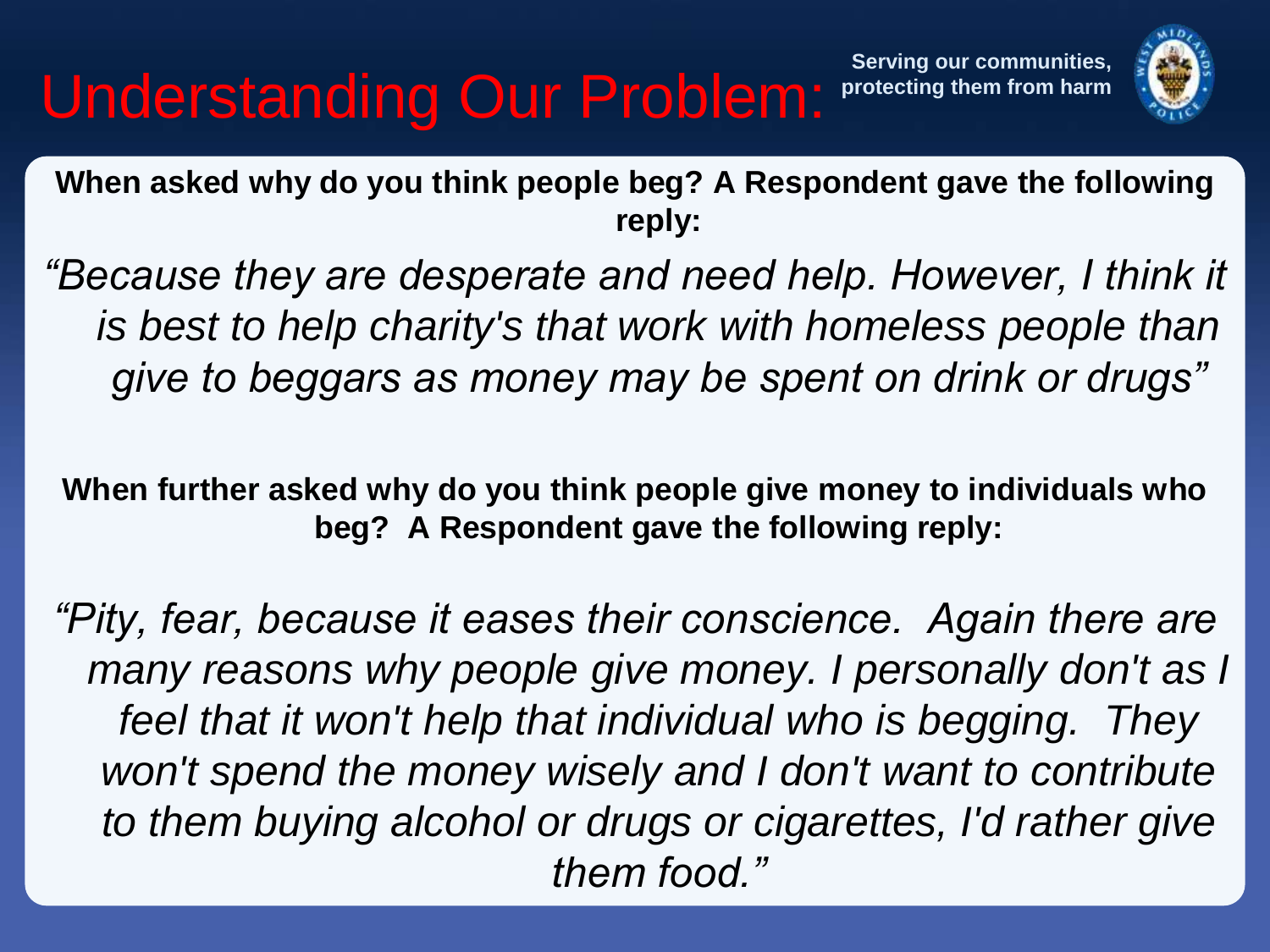**Serving our communities,** 



### **Understanding Our Problem:**

#### **Operation Engage:**

**This operation is being run for a period of 8 weeks commencing from the Monday 12th AUGUST 2013 through to Monday 7th October 2013.**

**This operation is being run in conjunction with Arrest Referral Workers based at Birmingham Central who will be collating information from those arrested for begging and those engaged during early morning patrols.**

**Key Principles:**

- **All individuals arrested subject of mandatory drug test.**
	- **Crasbo applications are considered in each case.**
- **Person centred approach to explore the reasons behind rough sleeping/begging.**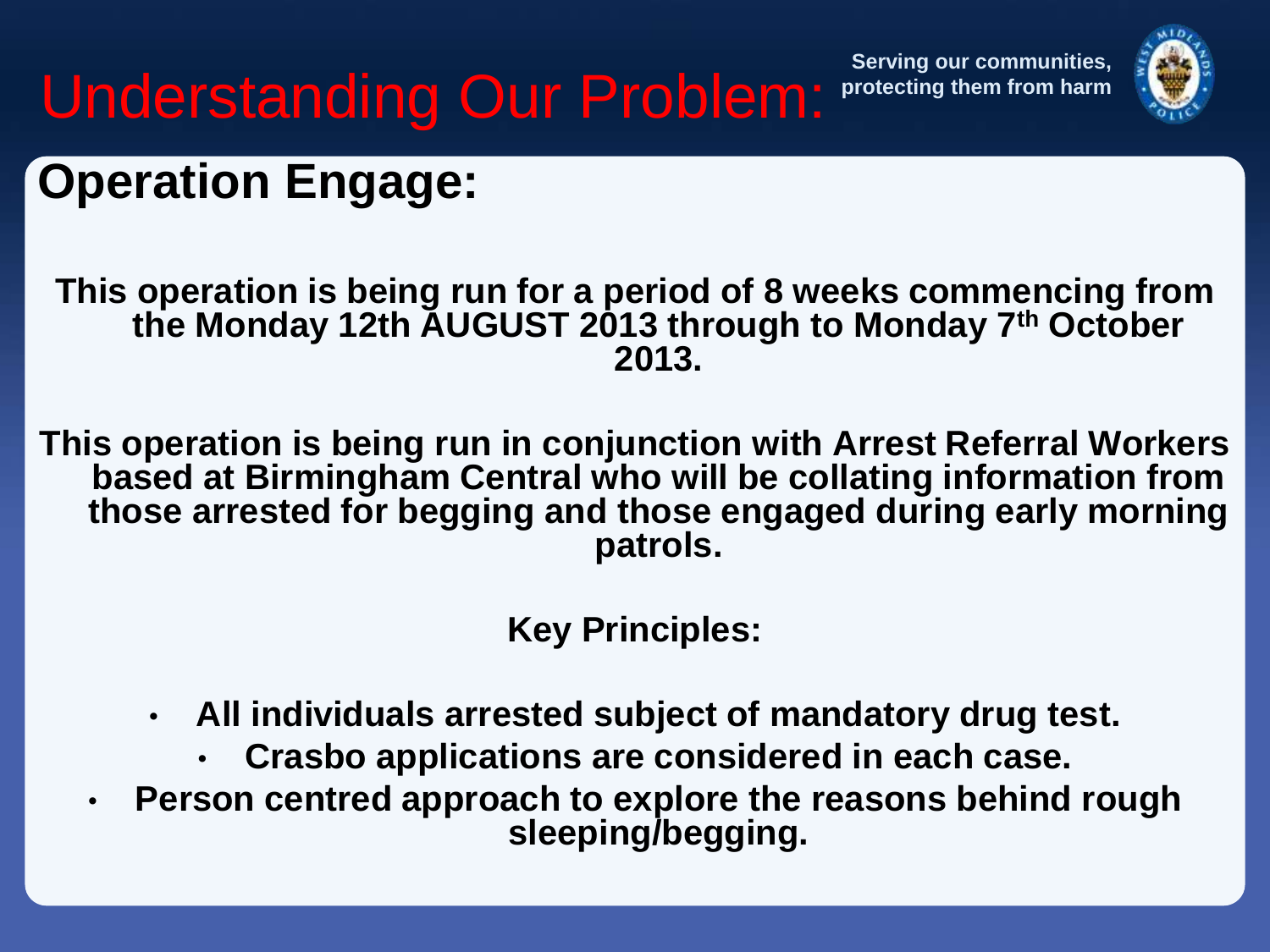

**For the future:**

Ì

• We are looking to implement an Alternative Giving Scheme to dissuade people from giving money to beggars.

- A chain database is being developed.
- Mapping of City Centre services. Right service for right problem!
- Code of conduct for all services to sign up.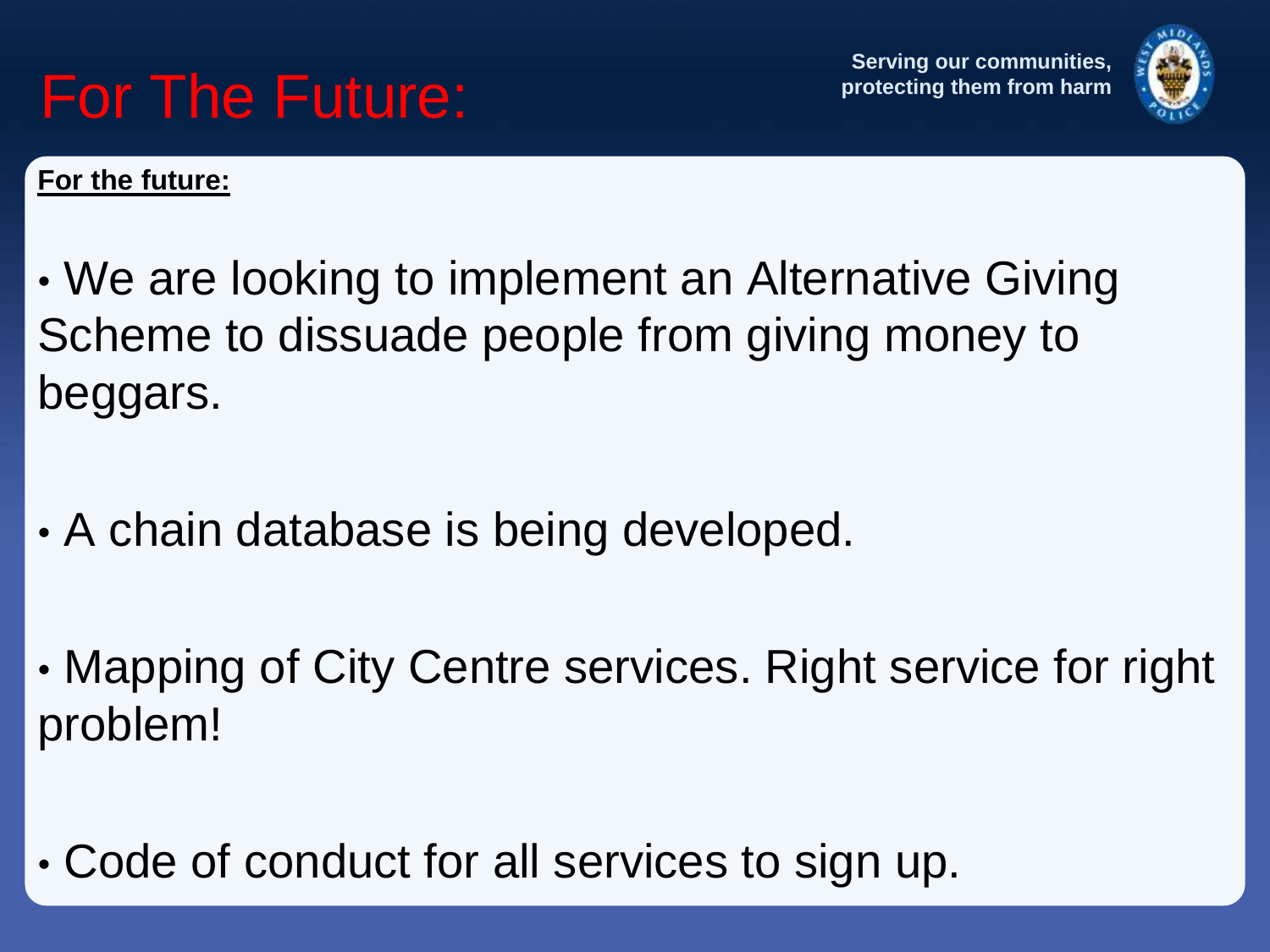#### **Positive Working Serving our communities,** Practices:



- Communication and engagement with key stakeholders.
- Develop a keen and engaging working group.
- Clear understanding of organisation capabilities and how these fit into the issue being addressed.
- Obtain public perception of the issue in Question. The answers may just surprise you or confirm your own thoughts/opinions.